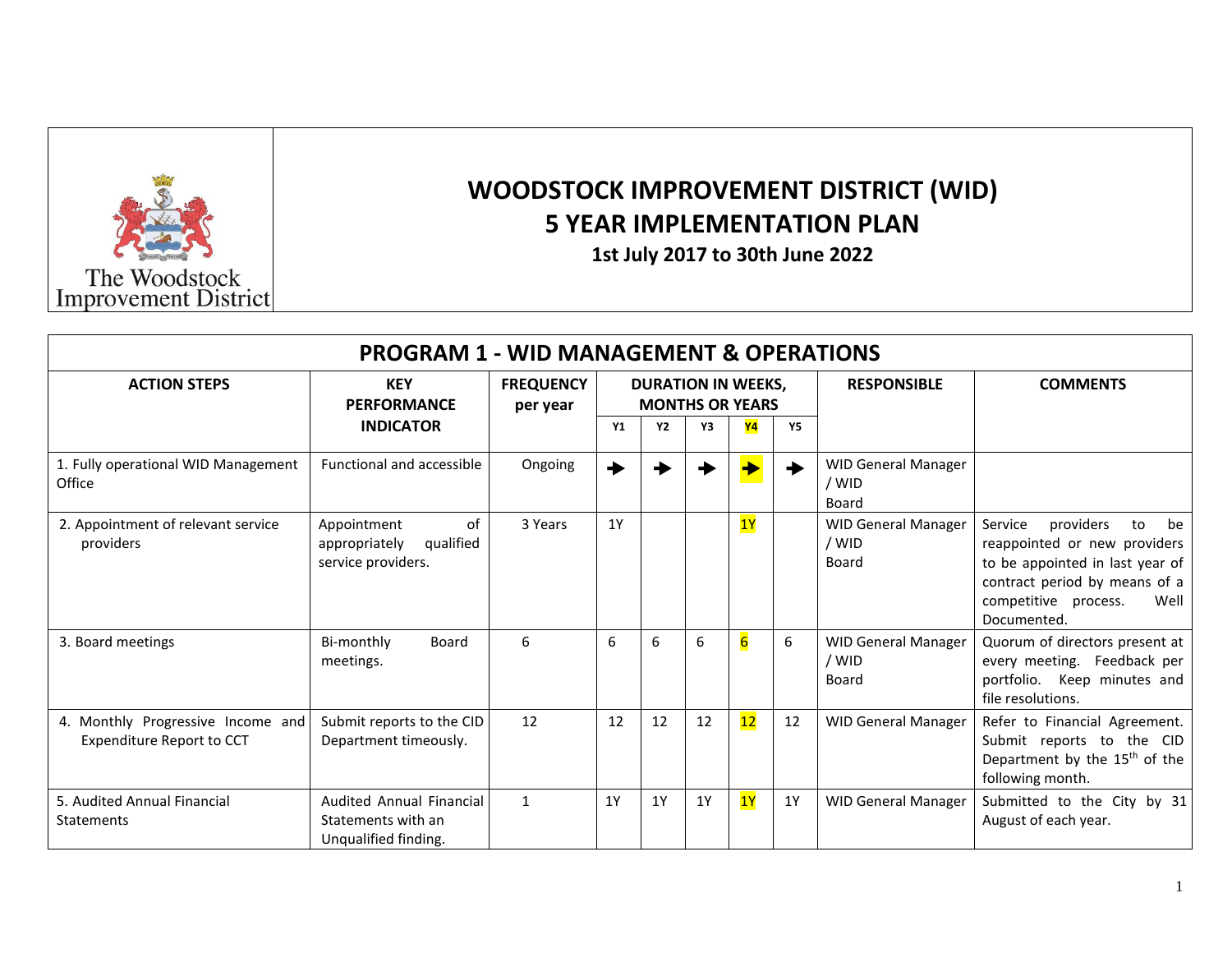| 6. Communicate WID arrears list                                                                | <b>Members</b><br>in<br>Board<br>arears cannot participate<br>in meetings.                           | 12           | 12        | 12        | 12 | 12 | 12        | <b>WID General Manager</b>                                     | Observe and report concern<br>over outstanding amounts to<br>Board and CID Department.                                                                                   |
|------------------------------------------------------------------------------------------------|------------------------------------------------------------------------------------------------------|--------------|-----------|-----------|----|----|-----------|----------------------------------------------------------------|--------------------------------------------------------------------------------------------------------------------------------------------------------------------------|
| 7. Annual General Meeting                                                                      | feedback<br>to<br>Annual<br>members at AGM and<br>complying with<br>legal<br>requirements            | $\mathbf{1}$ | 1Y        | 1Y        | 1Y | 1Y | 1Y        | <b>WID General Manager</b><br>/ WID<br>Board                   | Host successful AGM before 31<br>December.                                                                                                                               |
| 8. Submit Annual Report and Annual<br><b>Audited Financial Statements to</b><br>Sub-council(s) | Submit AFS and annual<br>Subcouncil<br>report to<br>within 3 months of AGM.                          | $\mathbf{1}$ | 1Y        | <b>1Y</b> | 1Y | 1Y | 1Y        | <b>WID General Manager</b><br>/ WID<br>Board                   | Submit proof of submission to<br>CID Department.                                                                                                                         |
| 9. Successful day-to-day management<br>and operations of the WID                               | Monthly feedback to WID<br>Board.                                                                    | Ongoing      | ◆         |           |    |    |           | <b>WID General</b><br>Manager/WID<br><b>Operations Manager</b> |                                                                                                                                                                          |
| 10. Maintain Website                                                                           | all<br>the<br>Website with<br>relevant documents as<br>required by the By-Law<br>and Policy          | Ongoing      |           |           |    |    |           | <b>WID Board</b><br><b>WID General</b><br>Manager              | Refer to Program 6-3.                                                                                                                                                    |
| 11. CIPC Compliance<br>Directors change<br><b>Annual Returns</b><br>Auditors change            | <b>CIPC Notifications of</b><br>changes.                                                             | 1Y           | <b>1Y</b> | <b>1Y</b> | 1Y | 1Y | <b>1Y</b> | <b>WID Board</b>                                               | Directors & Auditors change<br>within 10 business days of<br>change. Annual returns within<br>30 Business days after the<br>anniversary date of the NPC<br>registration. |
| 12. Monthly Reports to the Directors                                                           | Report back on all CID<br>related business to be<br>measured and signed off                          | 12           | 12        | 12        | 12 | 12 | 12        | <b>WID General Manager</b>                                     | Provide monthly reports to the<br>Directors.                                                                                                                             |
| 13. Manage and monitor the C3<br>notification Process                                          | Complete daily reports of<br>notifications<br>C <sub>3</sub><br>and<br>monitor outstanding<br>issues | 12           | 12        | 12        | 12 | 12 | 12        | <b>WID Operations</b><br>Manager                               |                                                                                                                                                                          |
| 14. Input to the Integrated<br>Development Plan                                                | Annual submissions to<br><b>Subcouncil Manager</b>                                                   | 1Y           | 1Y        | 1Y        | 1Y | 1Y | 1Y        | <b>WID General Manager</b>                                     | October to February of every<br>year.                                                                                                                                    |
| 15. Input to the City Capital/Operating<br><b>Budgets</b>                                      | Annual submissions to<br>Subcouncil Manager.                                                         | 1Y           | <b>1Y</b> | 1Y        | 1Y | 1Y | 1Y        | <b>WID General Manager</b>                                     | By September of each year.                                                                                                                                               |
| 16. Communicate with property<br>owners                                                        | Monthly newsletter                                                                                   | Monthly      | 12        | 12        | 12 | 12 | 12        | <b>WID General Manager</b>                                     | Keep<br>property<br>owners informed.                                                                                                                                     |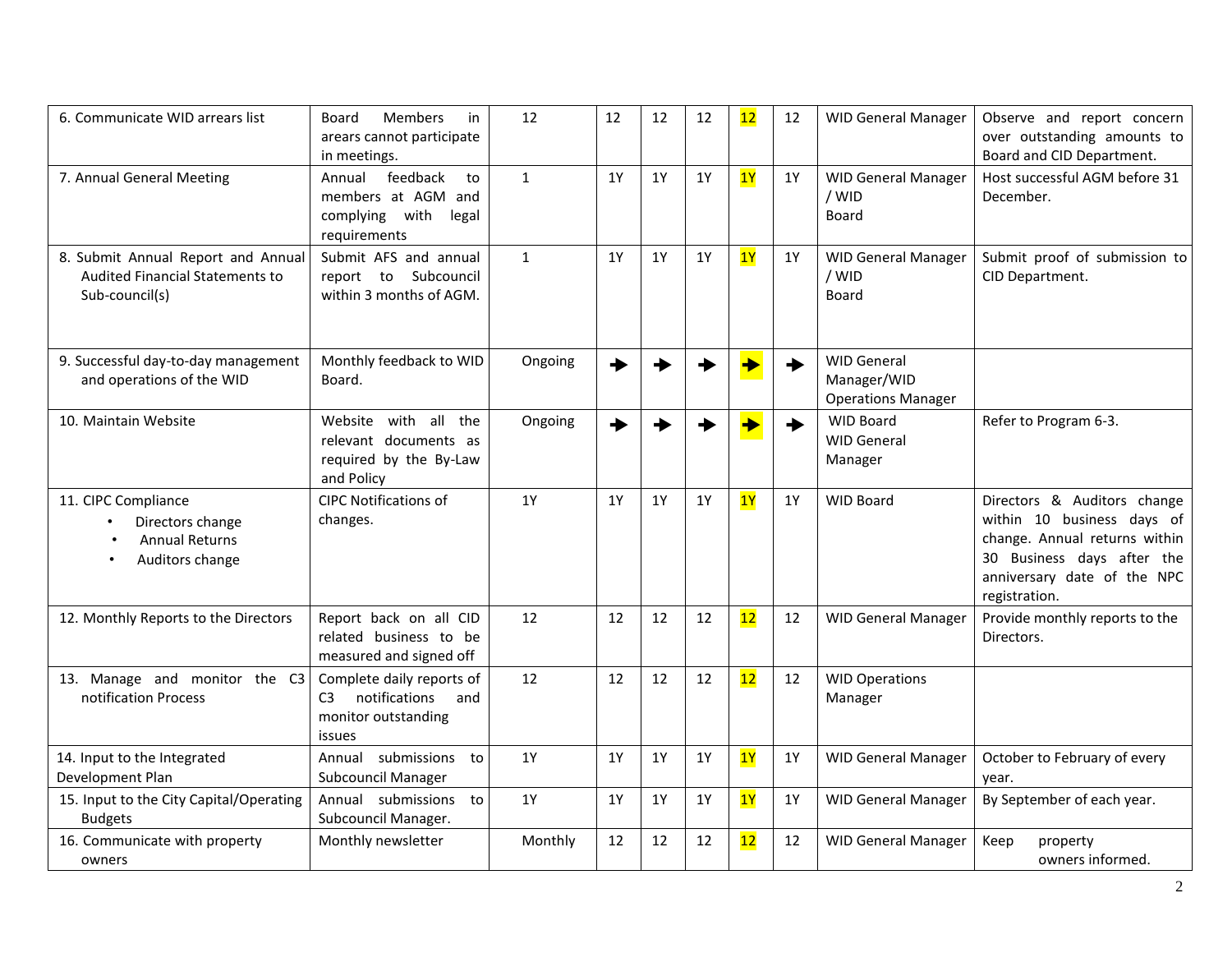| 17. Mediate issues with or between<br>property owners                                                                                                                    | informed<br>Provide<br>an<br>opinion on unresolved<br>issues and assist where<br>possible                                                                                                                                     | Ongoing    |             |                |                |                | ◆              | <b>WID General Manager</b><br>& City of Cape Town<br>Departmental<br>Managers and Law<br>Enforcement |                                                          |
|--------------------------------------------------------------------------------------------------------------------------------------------------------------------------|-------------------------------------------------------------------------------------------------------------------------------------------------------------------------------------------------------------------------------|------------|-------------|----------------|----------------|----------------|----------------|------------------------------------------------------------------------------------------------------|----------------------------------------------------------|
| 18. Visit WID members                                                                                                                                                    | Communicate and<br>visit<br>WID members.                                                                                                                                                                                      | Biannually | $2^{\circ}$ | $\overline{2}$ | $\overline{2}$ | $\overline{2}$ | $\overline{2}$ | <b>WID General Manager</b>                                                                           | Refer also to Program 6-4                                |
| 19. Promote and develop WID NPC<br>membership                                                                                                                            | Have a NPC membership<br>that represents the WID<br>community<br>Update NPC<br>membership.<br>Ensure that membership<br>application requests are<br>prominent on webpage                                                      | Ongoing    |             |                |                |                | ◆              | <b>WID General Manager</b><br>/ WID<br>Board                                                         |                                                          |
| 20. Build working relationships with<br>Subcouncil<br>Management<br>and<br>officials<br><b>CCT</b><br>relevant<br>and<br>departments that deliver services<br>in the WID | Successful<br>and<br>professional<br>relationships<br>with<br>subcouncil management,<br>Area Based<br>Manager<br>and<br>City<br>Departments resulting in<br>enhanced<br>communication,<br>cooperation and service<br>delivery | Ongoing    |             |                |                |                |                | <b>WID General Manager</b>                                                                           |                                                          |
| 21. SRA renewal application and<br>survey.                                                                                                                               | Submit a comprehensive<br>renewal application for<br>by<br>the<br>approval<br>members and the City of<br>Cape Town.                                                                                                           | In year 5  |             |                |                |                | <b>1Y</b>      | <b>WID General Manager</b><br>/ WID<br>Board                                                         |                                                          |
| 22. Establish and maintain Website                                                                                                                                       | Informative website with<br>all required documents<br>displayed as required by<br>legislation.                                                                                                                                | Ongoing    |             |                |                |                |                | <b>WID General Manager</b>                                                                           |                                                          |
| 23. Annual Tax Compliance Status                                                                                                                                         | Within one month after<br>expiry date.                                                                                                                                                                                        | Annually   | 1Y          | 1Y             | 1Y             | 1Y             | 1Y             | <b>WID General Manager</b>                                                                           | Submit PIN to CCT Supply Chain<br>Management Department. |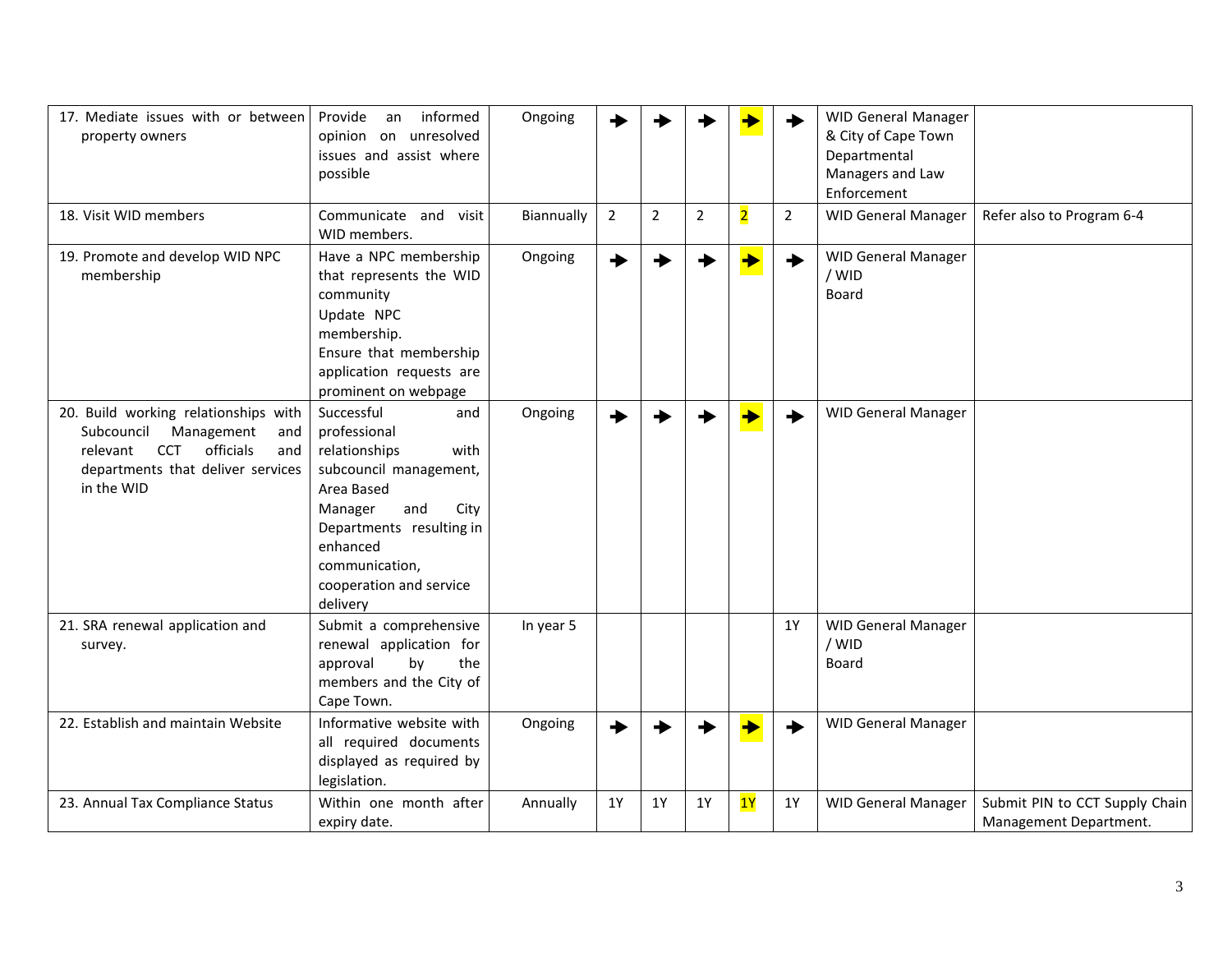| 24. Budget Review                                             | Board approved budget<br>review to the CCT by end<br>of February                                              | Annually       | 1Y | 1Y | 1Y | 1Y              | 1Y | <b>WID General Manager</b>                   | Submit<br>Board<br>minutes and<br>approved adjustment budget<br>to the CCT by end of February.                                                                                                           |
|---------------------------------------------------------------|---------------------------------------------------------------------------------------------------------------|----------------|----|----|----|-----------------|----|----------------------------------------------|----------------------------------------------------------------------------------------------------------------------------------------------------------------------------------------------------------|
| 25. Perform Mid-year performance<br>review.                   | Board approved mid-year<br>review submitted to the<br>CCT by end of February                                  | Annually       | 1Y | 1Y | 1Y | 1Y              | 1Y | <b>WID General Manager</b><br>/ WID<br>Board | Submit Board minutes and<br>Mid-year<br>approved<br>performance review to the CCT<br>by end of February. Ensure<br>under/non performance areas<br>are addressed before the end<br>of the financial year. |
| 26. All Directors to receive relevant<br><b>CID Documents</b> | At the $1st$ Board meeting<br>after the AGM, supply all<br>with<br>all<br>directors<br>relevant CID documents | Annually       | 1Y | 1Y | 1Y | 1Y              | 1Y | <b>WID General Manager</b><br>/ WID<br>Board |                                                                                                                                                                                                          |
| 27. Allocation of portfolios                                  | first<br>the<br>Board<br>At<br>meeting after the AGM,<br>portfolios<br>assign<br>to<br><b>Directors</b>       | Annually       | 1Y | 1Y | 1Y | 1Y              | 1Y | <b>WID General Manager</b><br>/ WID<br>Board |                                                                                                                                                                                                          |
| 28. Declaration of interest                                   | Ensure all Directors and<br>Manager sign DOI at<br>every Board Meeting                                        | Bi-<br>monthly | 6  | 6  | 6  | $6\overline{6}$ | 6  | <b>WID General Manager</b><br>/ WID<br>Board |                                                                                                                                                                                                          |
| 29. Vat reconciliation and tax returns                        | BI-monthly VAT returns<br>and annual tax returns<br>submitted to SARS on<br>time                              | Bi-<br>monthly | 6  | 6  | 6  | $6\overline{6}$ | 6  | <b>WID General Manager</b><br>/ WID<br>Board |                                                                                                                                                                                                          |
| 30. Annual approval of<br>Implementation plan and Budgets     | from<br>Obtain<br>approval<br>members at AGM for<br>Implementation Plan and<br><b>Budget</b>                  | Annually       | 1Y | 1Y | 1Y | 1Y              | 1Y | <b>WID General Manager</b><br>/ WID<br>Board |                                                                                                                                                                                                          |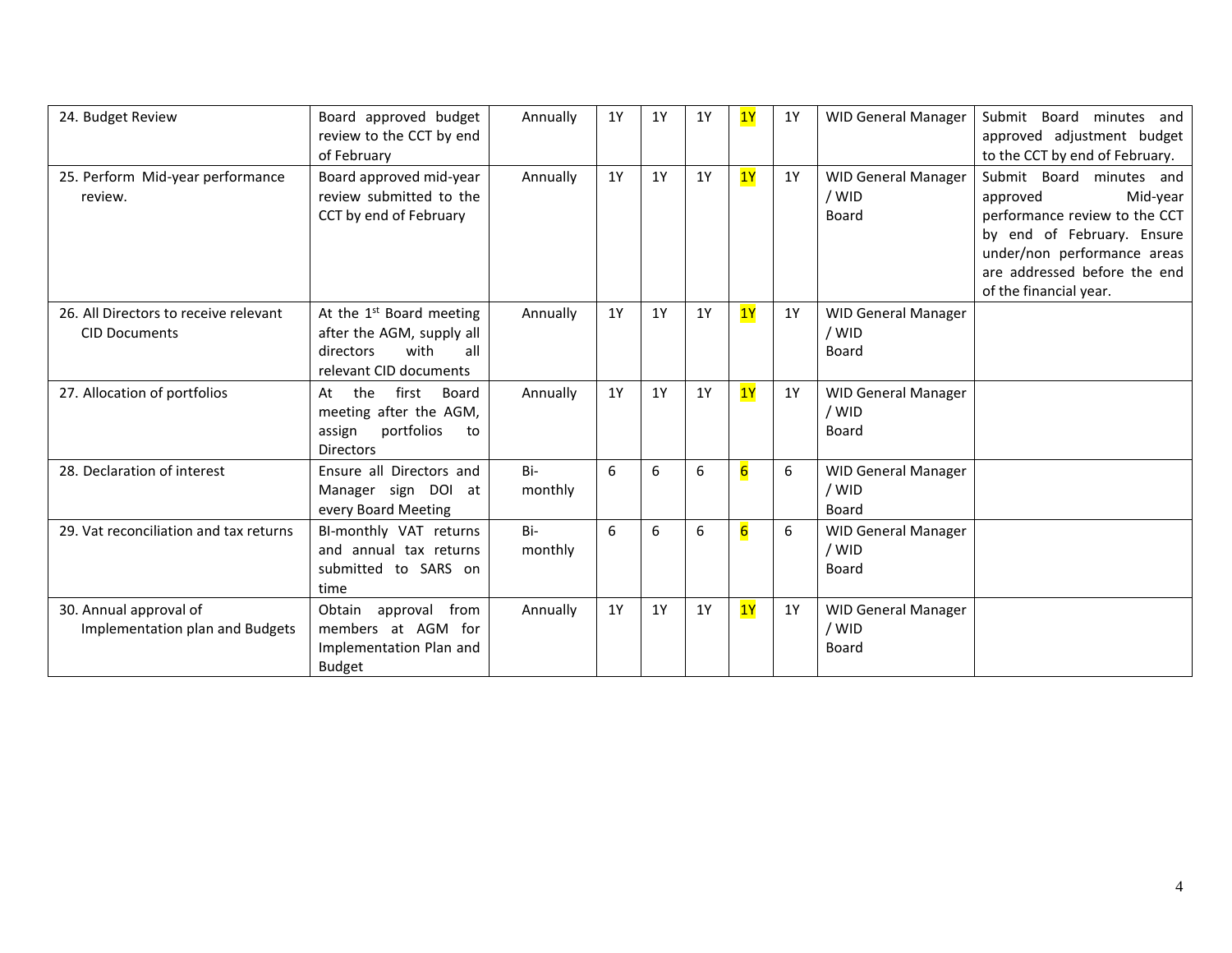|    | <b>PROGRAM 2 - WID PUBLIC SAFETY / LAW ENFORCEMENT INITIATIVES</b>                                                                                                                                                              |                                                                                                                                                                                                                                                                          |                                                         |    |                                                     |           |           |           |                                                                                                                       |                                                                                                                                 |  |
|----|---------------------------------------------------------------------------------------------------------------------------------------------------------------------------------------------------------------------------------|--------------------------------------------------------------------------------------------------------------------------------------------------------------------------------------------------------------------------------------------------------------------------|---------------------------------------------------------|----|-----------------------------------------------------|-----------|-----------|-----------|-----------------------------------------------------------------------------------------------------------------------|---------------------------------------------------------------------------------------------------------------------------------|--|
|    | <b>ACTION STEPS</b>                                                                                                                                                                                                             | <b>KEY</b><br><b>PERFORMANCE</b>                                                                                                                                                                                                                                         | <b>FREQUENCY</b><br>per year                            |    | <b>DURATION IN WEEKS,</b><br><b>MONTHS OR YEARS</b> |           |           |           | <b>RESPONSIBLE</b>                                                                                                    | <b>COMMENTS</b>                                                                                                                 |  |
|    |                                                                                                                                                                                                                                 | <b>INDICATOR</b>                                                                                                                                                                                                                                                         |                                                         | Y1 | <b>Y2</b>                                           | Υ3        | <b>Y4</b> | <b>Y5</b> |                                                                                                                       |                                                                                                                                 |  |
| 1. | Identify the root causes of crime<br>in conjunction with the SAPS,<br>Local Authority and existing<br>Public Safety service using their<br>experience as well as available<br>crime statistics                                  | Incorporate in Public<br>Safety Management<br><b>Strategy Plan</b>                                                                                                                                                                                                       | Ongoing                                                 |    |                                                     |           |           |           | WID General Manager/ WID<br><b>Operations Manager / Public</b><br>Safety Service Provider                             | is<br><b>This</b><br>done<br>comprehensively<br>at<br>of<br>beginning<br>the<br>and<br>then<br>term<br>modified<br>continuously |  |
| 2. | Determine the Crime Threat<br>Analysis of the CID area in<br>conjunction with the SAPS                                                                                                                                          | Incorporate in Public<br>Safety Management<br><b>Strategy Plan</b>                                                                                                                                                                                                       | Ongoing                                                 |    |                                                     |           |           |           | WID General Manager/ WID<br><b>Operations Manager/ Public</b><br>Safety Service Provider                              |                                                                                                                                 |  |
| 3. | Determine strategies by means of<br>an integrated approach to<br>improve public safety                                                                                                                                          | Incorporate in Public<br><b>Safety Management</b><br><b>Strategy Plan</b>                                                                                                                                                                                                | Ongoing                                                 |    |                                                     |           |           |           | WID General Manager/ WID<br><b>Operations Manager/ Public</b><br>Safety Service Provider                              |                                                                                                                                 |  |
|    | 4. In liaison with other Public Safety<br>role players and the South African<br>Police Service, identify current<br>Public Safety and policing<br>shortcomings and develop and<br>implement effective public safety<br>strategy | Incorporate in Public<br>Safety Management<br><b>Strategy Plan</b>                                                                                                                                                                                                       | Ongoing                                                 |    |                                                     |           |           |           | WID General Manager/ WID<br><b>Operations Manager Public</b><br>Safety Service Provider                               |                                                                                                                                 |  |
| 5. | Approve a Public Safety<br>Management Strategy with clear<br>deliverables and defined<br>performance indicators to guide<br>safety services by the appointed<br>service provider and evaluate<br>levels of service provided.    | Documented<br>Public<br>Safety<br>Management<br>Strategy with<br>clear<br>deliverables<br>and<br>defined performance<br>indicators to guide<br>public safety services<br>appointed<br>the<br>bv<br>service provider and<br>levels<br>of<br>evaluate<br>service provided. | Revise as often<br>as required but<br>at least annually | 1Y | 1Y                                                  | <b>1Y</b> | 1Y        | 1Y        | WID General Manager/ WID<br><b>Operations Manager/ Public</b><br>Safety Service Provider and<br>approved by the Board | is<br><b>This</b><br>done<br>comprehensively at<br>the implementation<br>of the CID and then<br>modified<br>continuously        |  |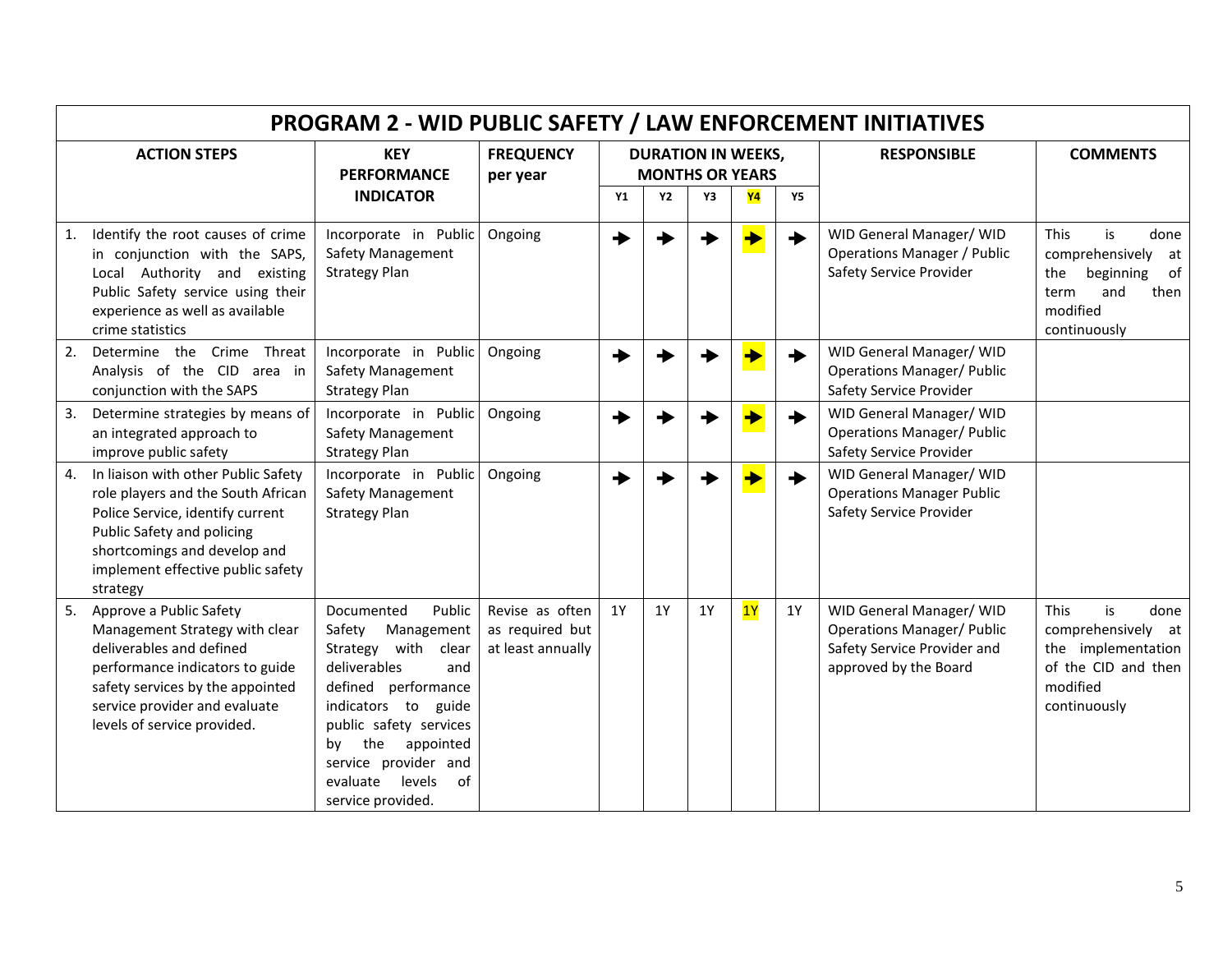| 6.<br>Maintain a manned centrally<br>located office open to the<br>members and residents of the<br>CID to request Public Safety<br>assistance or report information    | Appropriately manned<br>and equipped office<br>with skilled staff                                                                                                       | Ongoing   |                |                |              |                         |              | WID General Manager/ WID<br><b>Operations Manager/Public</b><br>Safety Service Provider                                       | As per Program 1-1                                                                                                        |
|------------------------------------------------------------------------------------------------------------------------------------------------------------------------|-------------------------------------------------------------------------------------------------------------------------------------------------------------------------|-----------|----------------|----------------|--------------|-------------------------|--------------|-------------------------------------------------------------------------------------------------------------------------------|---------------------------------------------------------------------------------------------------------------------------|
| Deploy Public Safety resources<br>7.<br>accordingly and effectively on<br>visible patrols. Public Safety<br>personnel and patrol vehicles to<br>be easily identifiable | Effective safety and<br>Public Safety patrols in<br>the WID                                                                                                             | Ongoing   |                |                |              |                         |              | WID General Manager/ WID<br><b>Operations Manager / Public</b><br>Safety Service Provider                                     |                                                                                                                           |
| 8. Utilise the "eyes and ears" of all<br>Public<br>Safety<br>and<br>gardening/street cleaning staff,<br>as well as own staff,<br>to identify any breaches              | Incorporate feedback<br>and information in<br>Public Safety and safety<br>initiatives of the WID                                                                        | Ongoing   |                |                |              |                         | →            | WID General Manager/ WID<br><b>Operations Manager / Public</b><br>Safety Service Provider                                     |                                                                                                                           |
| 9. Assist the police through<br>participation by WID in the local<br>Police sector crime forum                                                                         | Incorporate feedback<br>and information in<br>Public Safety and safety<br>initiatives of the WID<br>Report on any Public<br>Safety information of<br>the WID to the CPF | Monthly   | 12             | 12             | 12           | 12                      | 12           | WID General Manager/ WID<br><b>Operations Manager/ Public</b><br>Safety Service Provider                                      |                                                                                                                           |
| 10. Monitor and evaluate the Public<br>Safety strategy and performance<br>of all service delivery on a<br>quarterly basis                                              | Report findings to the<br><b>WID</b><br>with<br>Board<br>recommendations<br>where applicable                                                                            | Quarterly | $\overline{4}$ | $\overline{4}$ | 4            | $\overline{4}$          | 4            | WID General Manager/ WID<br><b>Operations Manager / Public</b><br>Safety Service Provider/ SAPS<br>Crime Intelligence Officer | Refer to Program 1-9                                                                                                      |
| 11. Application to be submitted by<br>WID to secure Law Enforcement<br>Officer                                                                                         | Contract with the City<br>of Cape Town signed<br>by the directors                                                                                                       | Annually  | $\mathbf{1}$   | $\mathbf{1}$   | $\mathbf{1}$ | $\overline{\mathbf{1}}$ | $\mathbf{1}$ | WID General Manager/City of<br>Cape Town Law Enforcement                                                                      | Contact Law<br>Enforcement<br>Department by<br>February of every<br>year. Contract<br>concluded by April of<br>every year |
| 12. Deploy Law Enforcement Officers<br>in the WID in support of the<br><b>Public Safety Initiative</b>                                                                 | Contract with the City<br>of Cape Town<br>Deployed Officers in<br>support of Public<br>Safety operations                                                                | Annually  | $\mathbf{1}$   | $\mathbf{1}$   | $\mathbf 1$  | $\overline{\mathbf{1}}$ | $\mathbf{1}$ | WID General Manager / WID<br>Operations Manager / City of<br>Cape Town Law Enforcement                                        |                                                                                                                           |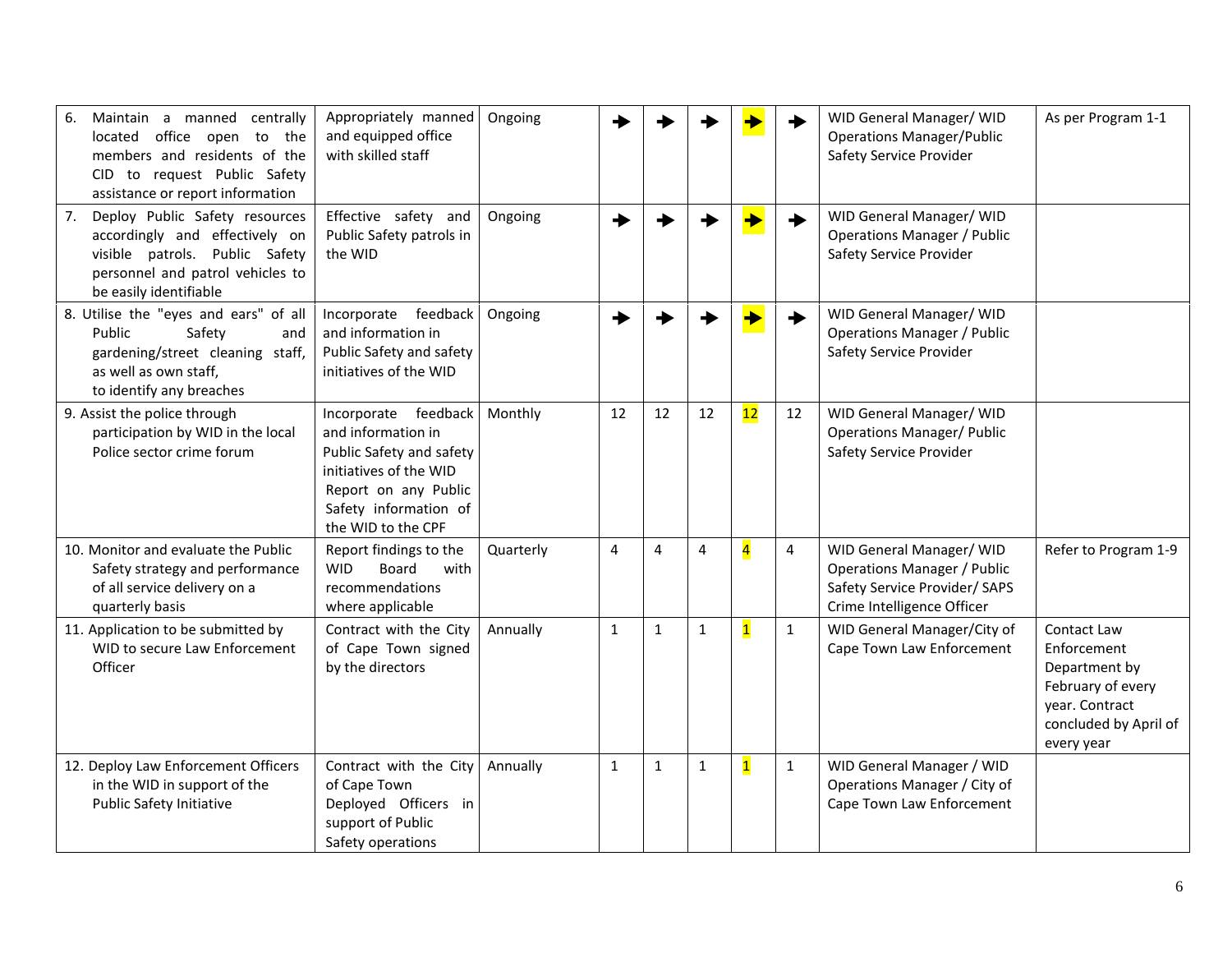| 13. On-site inspection of Public Safety<br>Patrol officers                                            | Report findings to the<br><b>WID</b><br>with<br>Board<br>recommendations<br>where applicable                                         | Daily   |    |    |    |    |    | WID General Manager/ WID<br><b>Operations Manager/ Public</b><br>Safety Service Provider |                                                                  |
|-------------------------------------------------------------------------------------------------------|--------------------------------------------------------------------------------------------------------------------------------------|---------|----|----|----|----|----|------------------------------------------------------------------------------------------|------------------------------------------------------------------|
| Public Safety<br>Weekly<br>14.<br>Reports<br>Public<br>Safety<br>Contract<br>trom<br>Service Provider | Report findings to the<br>with<br><b>WID</b><br>Board<br>recommendations<br>where applicable<br>Provide feedback to<br>forum meeting | Weekly  | 52 | 52 | 52 | 52 | 52 | <b>WID Operations Manager/</b><br><b>Public Safety Service Provider</b>                  | Incorporate into<br>monthly<br>management report<br>to WID Board |
| 15. Deploy CCTV cameras monitored<br>by a CCTV Control Room                                           | Effective use of CCTV<br>cameras through<br>monitoring                                                                               | Ongoing |    |    |    |    |    | <b>WID General Manager</b>                                                               |                                                                  |
| 16. Appoint a CCTV Monitoring service<br>provider                                                     | Appointment<br>of<br>appropriately qualified<br>service providers.                                                                   | 3 Years | 1Y |    |    | 1Y |    | <b>WID General Manager</b>                                                               | Using current Public<br>Safety Service<br>Provider               |
| 17. Register CCTV Cameras with the<br>City of Cape Town                                               | Cameras<br>registered<br>with the CCT                                                                                                | Ongoing |    |    |    |    |    | <b>WID General Manager</b>                                                               |                                                                  |

| <b>PROGRAM 3 - WID CLEANSING &amp; ENVIRONMENTAL INITIATIVES</b> |                                                                                                                                                       |                              |    |           |    |                                                     |           |                                                                                            |                                                    |  |
|------------------------------------------------------------------|-------------------------------------------------------------------------------------------------------------------------------------------------------|------------------------------|----|-----------|----|-----------------------------------------------------|-----------|--------------------------------------------------------------------------------------------|----------------------------------------------------|--|
| <b>ACTION STEPS</b>                                              | <b>KEY</b><br><b>PERFORMANCE</b>                                                                                                                      | <b>FREQUENCY</b><br>per year |    |           |    | <b>DURATION IN WEEKS,</b><br><b>MONTHS OR YEARS</b> |           | <b>RESPONSIBLE</b>                                                                         | <b>COMMENTS</b>                                    |  |
|                                                                  | <b>INDICATOR</b>                                                                                                                                      |                              | Υ1 | <b>Y2</b> | Υ3 | <b>Y4</b>                                           | <b>Y5</b> |                                                                                            |                                                    |  |
| Develop a cleansing strategy<br>document                         | Cleansing<br>strategy<br>document with clear<br>deliverables<br>and<br>defined<br>performance<br>guide<br>indicators<br>to<br>cleansing and delivery. | Annually                     | 1Y | 1Y        | 1Y | <mark>1Y</mark>                                     | 1Y        | <b>WID General Manager/ WID</b><br>Operations Manager / Cleansing Sq required but at least | Revise as often as<br>annually.<br>Refer to<br>1.2 |  |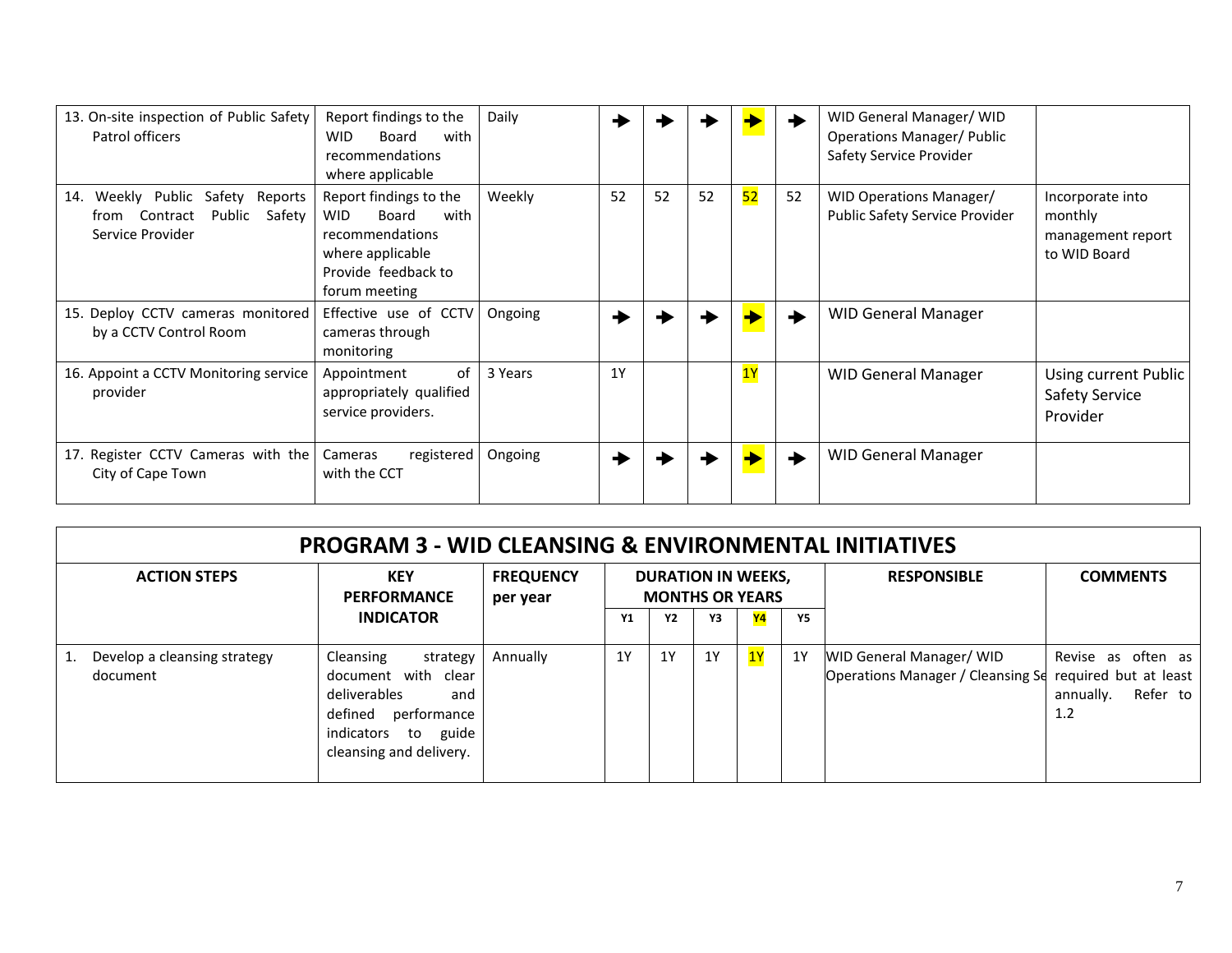| 2. | Cleansing Strategy to guide<br>cleansing and delivery                | Monitor and evaluate<br>the cleansing strategy<br>and performance of all<br>service delivery on a<br>quarterly basis                                                      | Quarterly  | 4         | 4 | 4 | $\overline{4}$          | 4                       | WID General Manager/ WID<br>Operations Manager / Cleansing Se                                          |                                                                                                                                                                                           |
|----|----------------------------------------------------------------------|---------------------------------------------------------------------------------------------------------------------------------------------------------------------------|------------|-----------|---|---|-------------------------|-------------------------|--------------------------------------------------------------------------------------------------------|-------------------------------------------------------------------------------------------------------------------------------------------------------------------------------------------|
| 3. | Appointed Cleaning service<br>provider.                              | of<br>Appointment<br>appropriately qualified<br>service provider.                                                                                                         | 3 Years    | <b>1Y</b> |   |   | 1Y                      |                         | WID General Manager / WID<br><b>Operations Manager / WID</b><br><b>Board</b>                           | Service providers to<br>be reappointed or<br>new providers to be<br>appointed<br>in<br>last<br>of<br>vear<br>contract<br>period by means of a<br>competitive process.<br>Well Documented. |
|    | 4. Additional litter bins and emptying<br>of litter bins.            | Quarterly<br>status<br><b>CCT</b><br>reports<br>to<br>regarding progress of<br>identified<br>shortcomings                                                                 | Quarterly  | 4         | 4 | 4 | $\overline{\mathbf{4}}$ | $\overline{\mathbf{4}}$ | WID General Manager/ WID<br><b>Operations Manager / Solid</b><br><b>Waste Department</b>               |                                                                                                                                                                                           |
| 5. | Cleaning of streets and sidewalks<br>in the WID                      | Cleansing each of the<br>streets within the CID<br>boundary at least once<br>within<br>every<br>two<br>month period                                                       | Bi monthly | 6         | 6 | 6 | $6\overline{6}$         | 6                       | <b>WID General Manager/</b><br><b>WID</b><br><b>Operations Manager / Cleansing</b><br>Service Provider |                                                                                                                                                                                           |
|    | 6. Health and safety issues reported<br>to CCT with C3 notifications | Monthly<br>evaluations<br>inspections<br>of<br>and<br>reported C3. Report to<br>the Board.<br>Provide an improved<br>healthy<br>urban<br>environment in the<br><b>WID</b> | Ongoing    |           |   |   |                         | ◆                       | WID General Manager/ WID<br>Operations Manager / WID<br><b>Board</b>                                   |                                                                                                                                                                                           |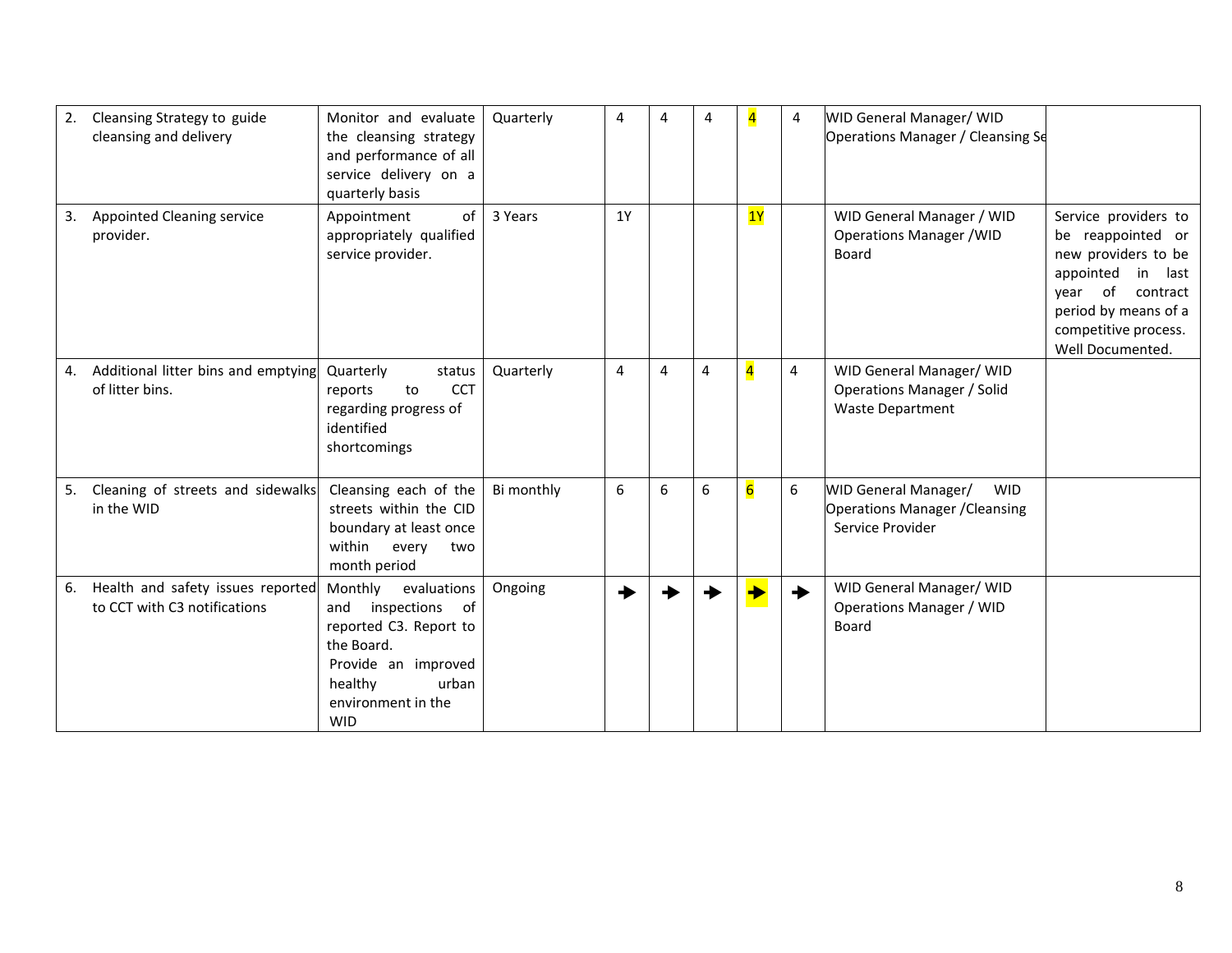| 7.<br>Monitor and combat Illegal<br>dumping                                                                                                                | Removal<br>of<br>illegal<br>dumping<br>when<br>required and applying<br>applicable<br>penalties<br>through<br>law<br>enforcement<br>against<br>Report<br>transgressors.<br>to the Board | Ongoing   |           |    |           |                |           | WID General Manager/ WID<br>Operations Manager/ Cleansing<br>Service<br>Provider/<br>Law<br>Officers<br>Enforcement<br>/WID<br>Board |                                 |
|------------------------------------------------------------------------------------------------------------------------------------------------------------|-----------------------------------------------------------------------------------------------------------------------------------------------------------------------------------------|-----------|-----------|----|-----------|----------------|-----------|--------------------------------------------------------------------------------------------------------------------------------------|---------------------------------|
| Identify environmental<br>8.<br>design<br>contributing to grime such as<br>wind tunnels                                                                    | Quarterly evaluation of<br>the causes of waste<br>Quarterly evaluation of<br>measures implemented<br>identification<br>land<br>ofl<br>remedial actions.<br>Report to the Board.         | Quarterly | 4         | 4  | 4         | $\overline{4}$ | 4         | WID General Manager/ WID<br>Operations Manager/ Cleansing<br>Service Provider/WID Board                                              |                                 |
| minimization<br>9.<br>Promoting waste<br>through education and awareness<br>on waste and water pollution                                                   | Monthly<br>evaluations Ongoing<br>and inspections Report<br>findings to Board.                                                                                                          |           |           |    |           |                |           | WID General Manager/ WID<br><b>Operations Manager / Cleansing</b><br>Service Provider, Solid waste<br>Department                     |                                 |
| 10. Encourage property owners to act Monthly evaluations and Ongoing<br>responsibly in terms of waste<br>management and encourage<br>recycling initiatives | inspections<br>Report findings to the<br>Board.                                                                                                                                         |           |           |    |           |                |           | WID General Manager / Solid<br><b>Waste Department</b>                                                                               | Being Investigated              |
| 11. Local NGO to assist in cleaning As required coordinate Ongoing<br>programs where applicable                                                            | cleaning programs and<br>report to the Board                                                                                                                                            |           | →         |    |           |                |           | WID General Manager / WID<br>Operations Manager / WID Social<br>Fieldworker                                                          | Refer to program 4-6<br>and 5-2 |
| 12. Recycle waste                                                                                                                                          | Recycle waste collected<br>by cleaning staff where<br>possible and report<br>progress to the Board                                                                                      | Ongoing   |           |    |           |                |           | WID General Manager/ WID<br>Operations Manager/Cleansing<br>Service Provider                                                         | Being investigated              |
| 13. Greening campaigns - Arbor Day                                                                                                                         | Report to the WID<br><b>Board with</b><br>recommendations where<br>applicable                                                                                                           |           | <b>1Y</b> | 1Y | <b>1Y</b> | 1Y             | <b>1Y</b> | <b>WID General Manager</b>                                                                                                           |                                 |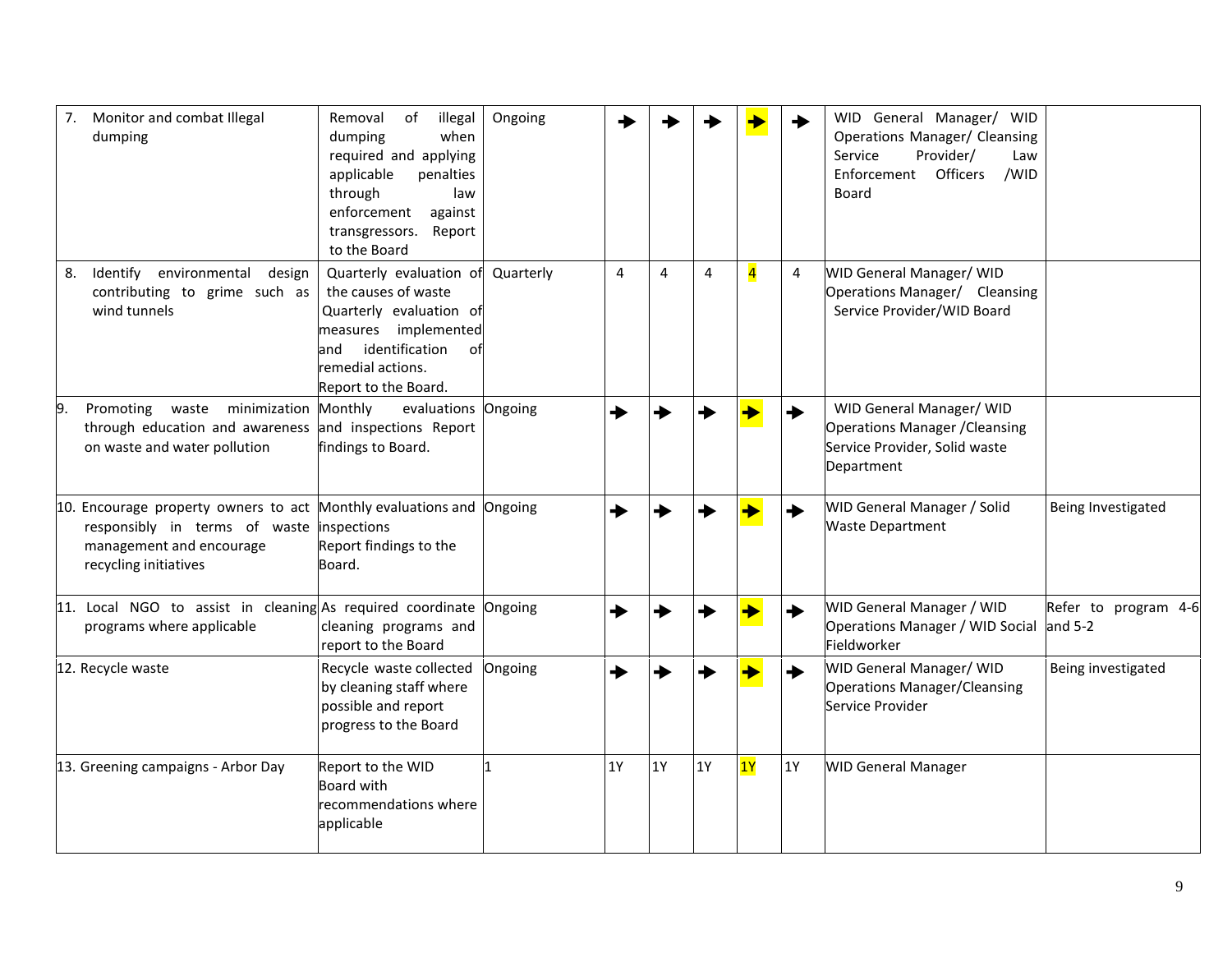| <b>PROGRAM 4 - WID URBAN MANAGEMENT INITIATIVES</b>                                                                                                                                                                                                                                                            |                                                                                                                                                    |                                                                                                                                                               |           |                                                     |    |                 |           |                                                        |                                                                                                                                                |  |  |
|----------------------------------------------------------------------------------------------------------------------------------------------------------------------------------------------------------------------------------------------------------------------------------------------------------------|----------------------------------------------------------------------------------------------------------------------------------------------------|---------------------------------------------------------------------------------------------------------------------------------------------------------------|-----------|-----------------------------------------------------|----|-----------------|-----------|--------------------------------------------------------|------------------------------------------------------------------------------------------------------------------------------------------------|--|--|
| <b>ACTION STEPS</b>                                                                                                                                                                                                                                                                                            | <b>KEY</b><br><b>PERFORMANCE</b>                                                                                                                   | <b>FREQUENCY</b><br>per year                                                                                                                                  |           | <b>DURATION IN WEEKS,</b><br><b>MONTHS OR YEARS</b> |    |                 |           | <b>RESPONSIBLE</b>                                     | <b>COMMENTS</b>                                                                                                                                |  |  |
|                                                                                                                                                                                                                                                                                                                | <b>INDICATOR</b>                                                                                                                                   |                                                                                                                                                               | <b>Y1</b> | <b>Y2</b>                                           | Y3 | <mark>Y4</mark> | <b>Y5</b> |                                                        |                                                                                                                                                |  |  |
| Identify<br>problem<br>with<br>areas<br>1.<br>respect to:<br>a. street lighting;<br>b. missing drain covers / cleaning<br>of drains<br>of<br>c. maintenance<br>road surfaces; sidewalks<br>d. cutting of grass / removal of<br>weeds<br>e. road markings / traffic signs                                       | Urban management<br>plan with clear<br>deliverables and<br>defined performance<br>indicators to guide<br>delivery - Report<br>monthly to the Board | Ongoing<br>Monthly<br>reporting to the<br>Board.                                                                                                              |           |                                                     |    |                 | ◆         | WID General Manager /<br><b>WID Operations Manager</b> | Use the established<br>levels<br>service<br>to<br>design the provision<br>of<br>supplementary<br>without<br>services<br>duplication of effort. |  |  |
| Identify and report infrastructure<br>2.<br>supplementing of existing Council<br>Services:<br><b>Street lighting</b><br>f.<br>Dumping<br>g<br>Refuse Removal<br>h.<br>Waterworks<br>Sewerage<br>Roads and Storm water<br>Traffic signals and line<br>painting<br>Pedestrian safety<br>m.<br>Road repairs<br>n. | Monitor and evaluate.<br>Report findings to the<br><b>WID</b><br>Board<br>with<br>recommendations<br>where applicable                              | weekly<br>Daily /<br>monthly<br>and<br>reports to the<br>notification<br>C <sub>3</sub><br>process and<br>daily recording<br>of references in<br>the register | ◆         |                                                     |    |                 | ◆         | WID General Manager /<br><b>WID Operations Manager</b> |                                                                                                                                                |  |  |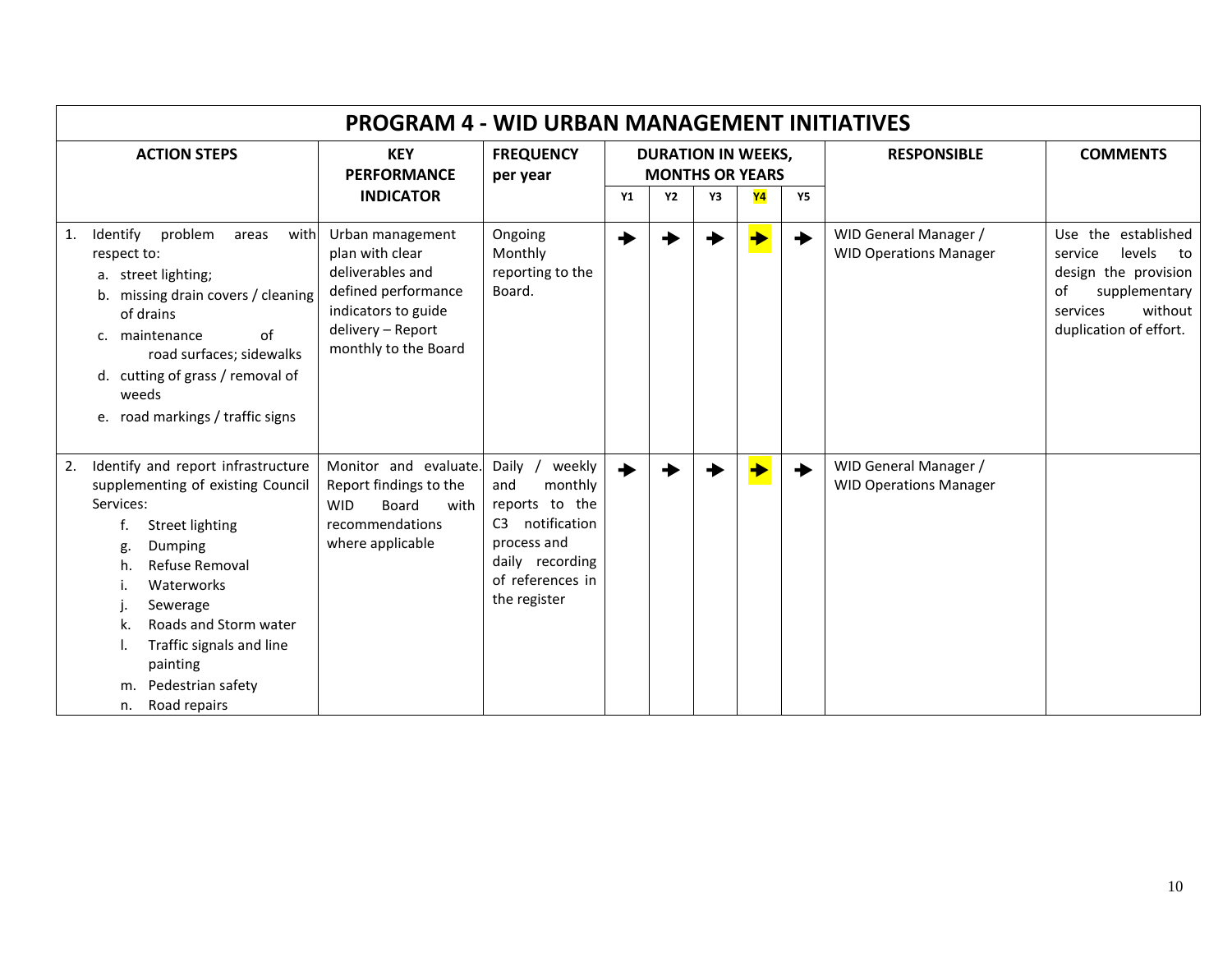| 3. | Compile a list of prioritized needs<br>to enhance the objectives of the<br>WID and liaise with the relevant<br>departments to correct                                                 | Monitor and evaluate<br>the plan and<br>performance of all<br>service delivery on a<br>quarterly basis. Report<br>findings to the WID<br>Board with<br>recommendations<br>where applicable | 4       | 4M | 4M | 4M | 4M | 4M | WID General Manager/<br><b>WID Operations Manager</b>                              |                                                                                                                                                                         |
|----|---------------------------------------------------------------------------------------------------------------------------------------------------------------------------------------|--------------------------------------------------------------------------------------------------------------------------------------------------------------------------------------------|---------|----|----|----|----|----|------------------------------------------------------------------------------------|-------------------------------------------------------------------------------------------------------------------------------------------------------------------------|
| 4. | Work in conjunction with local<br>welfare and job creation<br>social<br>organization and develop the<br>delivery of the supplementary<br>services to improve the urban<br>environment | Development of a long-<br>term sustainable work<br>program                                                                                                                                 | Ongoing |    |    |    |    |    | WID General Manager /<br><b>WID Operations Manager / WID</b><br>Social Fieldworker | <b>This</b><br>is<br>done<br>comprehensively<br>atl<br>the term renewal and<br>then modified<br>and<br>managed<br>continuously<br>Also refer to Program<br>5-2 and 3-10 |
| 5. | Illegal Poster Removal Notify and<br>monitor the removal of illegal<br>posters by the City of Cape Town                                                                               | City of Cape Town<br>infrastructure free from<br>illegal posters                                                                                                                           | Ongoing |    |    |    |    |    | WID General Manager /<br><b>WID Operations Manager</b>                             |                                                                                                                                                                         |

| <b>PROGRAM 5 - WID SOCIAL INTERVENTION INITIATIVES</b>                                                                                                                            |                                                                                                                      |                              |                                                     |           |    |    |    |                                                      |                                                                                                                           |
|-----------------------------------------------------------------------------------------------------------------------------------------------------------------------------------|----------------------------------------------------------------------------------------------------------------------|------------------------------|-----------------------------------------------------|-----------|----|----|----|------------------------------------------------------|---------------------------------------------------------------------------------------------------------------------------|
| <b>ACTION STEPS</b>                                                                                                                                                               | <b>KEY</b><br><b>PERFORMANCE</b>                                                                                     | <b>FREQUENCY</b><br>per year | <b>DURATION IN WEEKS,</b><br><b>MONTHS OR YEARS</b> |           |    |    |    | <b>RESPONSIBLE</b>                                   | <b>COMMENTS</b>                                                                                                           |
|                                                                                                                                                                                   | <b>INDICATOR</b>                                                                                                     |                              | Υ1                                                  | <b>Y2</b> | Υ3 | Y4 | Y5 |                                                      |                                                                                                                           |
| Identify and determine strategies<br>means of an integrated<br>bv<br>address<br>approach<br>to<br>homelessness<br>the relief<br>and<br>measures available, current and<br>future. | Social intervention<br>plan with clear<br>deliverables and<br>defined performance<br>indicators to guide<br>delivery | Ongoing                      |                                                     |           |    |    | ÷  | WID General Manager/ WID<br>Social Fieldworker/ NGOs | <b>This</b><br>done<br>is.<br>comprehensively at<br>the implementation<br>of the CID and then<br>modified<br>continuously |